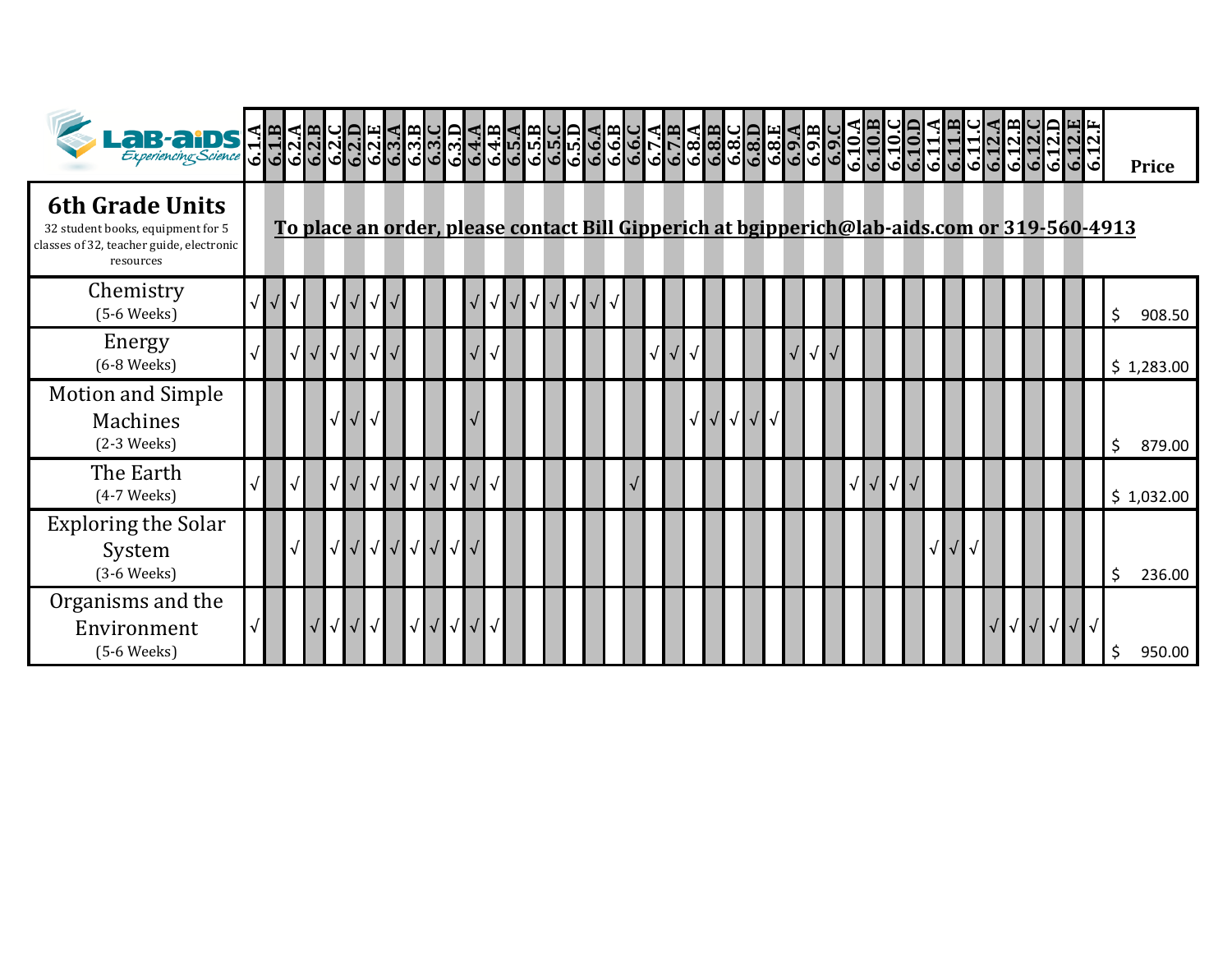| <b>LaB-aiDS</b>                                                                                              | 6.1A                      |           |       |            |                   |            |                      |                      |                  |            |  |  |  |  |  |  |  |  |  |  |  |  |  |  | 6.12.1 |    | <b>Price</b> |
|--------------------------------------------------------------------------------------------------------------|---------------------------|-----------|-------|------------|-------------------|------------|----------------------|----------------------|------------------|------------|--|--|--|--|--|--|--|--|--|--|--|--|--|--|--------|----|--------------|
| <b>Modules</b><br>(2-4 weeks) worksheets for 32<br>students, equipment for 5 classes of<br>32, teacher guide |                           |           |       |            |                   |            |                      |                      |                  |            |  |  |  |  |  |  |  |  |  |  |  |  |  |  |        |    |              |
| <b>Investigating Groundwater:</b><br>The Fruitvale Story<br>$(FV-1)$                                         | √√√√                      |           |       | $\sqrt{ }$ | √                 | $\sqrt{ }$ | $\sqrt{ }$           | $\sqrt{\phantom{a}}$ |                  | $\sqrt{}$  |  |  |  |  |  |  |  |  |  |  |  |  |  |  |        | \$ | 295.00       |
| <b>Energy from the Sun</b><br>$(ES-2)$                                                                       |                           |           |       |            | $\sqrt{ }$        | $\sqrt{ }$ | $\sqrt{ }$           |                      |                  |            |  |  |  |  |  |  |  |  |  |  |  |  |  |  |        | \$ | 495.00       |
| <b>Hazardous Materials</b><br><b>Investigation: The Barrel</b><br><b>Mystery</b><br>$(HM-2)$                 |                           |           | √√√√√ |            |                   |            |                      |                      |                  |            |  |  |  |  |  |  |  |  |  |  |  |  |  |  |        | \$ | 398.00       |
| <b>Investigating Wastewater:</b><br><b>Solutions and Pollutions</b><br>$(SP-2)$                              | √ / / / / / /             |           |       |            | $\sqrt{ }$        |            | $\sqrt{\phantom{a}}$ |                      |                  | $\sqrt{ }$ |  |  |  |  |  |  |  |  |  |  |  |  |  |  |        | \$ | 598.00       |
| <b>Investigating Environmental</b><br><b>Health Risks</b><br>$(EHR-2)$                                       |                           |           |       | $\sqrt{}$  | $\sqrt{\sqrt{\}}$ |            | $\sqrt{ }$           | $\sqrt{ }$           | $\sqrt{\sqrt{}}$ |            |  |  |  |  |  |  |  |  |  |  |  |  |  |  |        | \$ | 295.00       |
| <b>Environmental Impact:</b><br><b>Comparing Industries</b><br>$(EI-2)$                                      | $\sqrt{\sqrt{\sqrt{\ }}}$ |           |       | $\sqrt{}$  | $\sqrt{\sqrt{}}$  | $\sqrt{ }$ | $\sqrt{ }$           | $\sqrt{ }$           |                  | $\sqrt{ }$ |  |  |  |  |  |  |  |  |  |  |  |  |  |  |        | \$ | 395.00       |
| <b>Investigating Food Safety</b><br>$(FS-2)$                                                                 |                           | $\sqrt{}$ |       | $\sqrt{ }$ | $\sqrt{\sqrt{2}}$ | $\sqrt{ }$ |                      |                      |                  |            |  |  |  |  |  |  |  |  |  |  |  |  |  |  |        | \$ | 395.00       |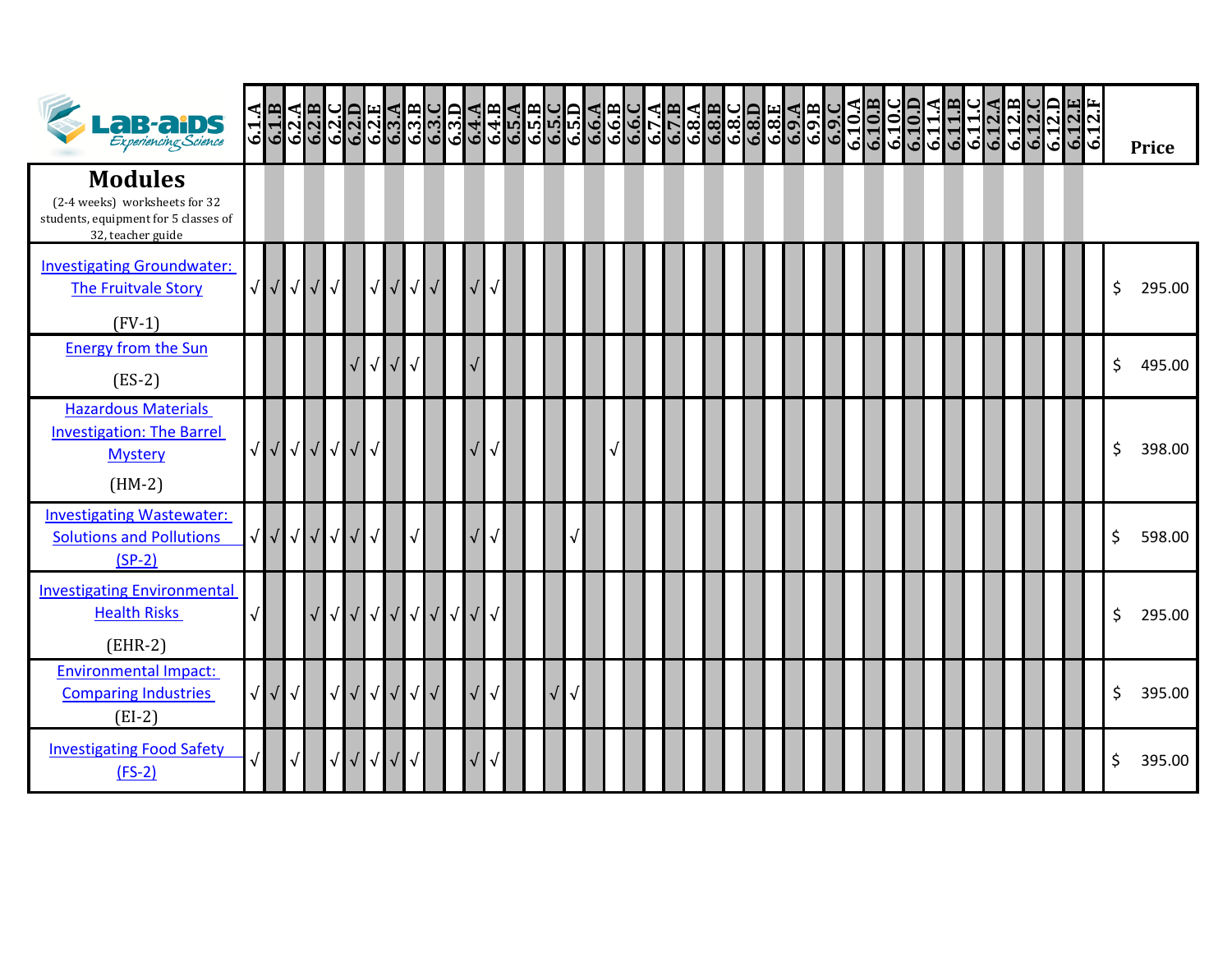| <b>La B-al DS</b><br>Experiencing Science                                                                         | $6.1.\overline{AB}$   |            |            |           |                          |                  |            |                  |            |                                                          |  |  |  |  |  |  |  |  |  |  |  | $\frac{6.10}{6.101}$ |  |  |  |  |  | <b>Price</b> |  |
|-------------------------------------------------------------------------------------------------------------------|-----------------------|------------|------------|-----------|--------------------------|------------------|------------|------------------|------------|----------------------------------------------------------|--|--|--|--|--|--|--|--|--|--|--|----------------------|--|--|--|--|--|--------------|--|
| <b>Household Chemicals: Better</b><br><b>By Design</b><br>$(HC-2)$                                                |                       | <b>VVV</b> | $\sqrt{ }$ |           |                          |                  |            |                  |            | <b>│</b> √│√│√│√│√│                                      |  |  |  |  |  |  |  |  |  |  |  |                      |  |  |  |  |  | \$<br>495.00 |  |
| <b>Living With Plastics</b><br>$(PL-2)$                                                                           |                       | $\sqrt{ }$ |            | √         |                          | $\sqrt{ }$       | $\sqrt{ }$ | $\sqrt{\sqrt{}}$ |            | $\sqrt{\sqrt{}}$                                         |  |  |  |  |  |  |  |  |  |  |  |                      |  |  |  |  |  | \$<br>398.00 |  |
| <b>Thresholds and Toxicology</b><br>$(TT-2)$                                                                      |                       |            | $\sqrt{ }$ |           |                          | $\sqrt{\sqrt{}}$ |            |                  |            | $\sqrt{\sqrt{\sqrt{\sqrt{\sqrt{\sqrt{\sqrt{\cdots}}}}}}$ |  |  |  |  |  |  |  |  |  |  |  |                      |  |  |  |  |  | \$<br>425.00 |  |
| <b>Waste Disposal: Computers</b><br>and the Environment (WD-2)                                                    | $\overline{\sqrt{ }}$ | $\sqrt{ }$ |            | $\sqrt{}$ | $\sqrt{ }$<br>$\sqrt{2}$ | $\sqrt{ }$       |            | $\sqrt{ }$       | $\sqrt{2}$ |                                                          |  |  |  |  |  |  |  |  |  |  |  |                      |  |  |  |  |  | 495.00       |  |
| <b>LAB-AIDS Kits</b><br>(1-3 days) worksheets for 32<br>students, equipment for 5 classes of<br>32, teacher guide |                       |            |            |           |                          |                  |            |                  |            |                                                          |  |  |  |  |  |  |  |  |  |  |  |                      |  |  |  |  |  |              |  |
| <b>Biofuels: Investigating</b><br><b>Ethanol Production and</b><br>Combustion (39S - MS/HS)                       |                       |            |            |           |                          |                  |            |                  |            |                                                          |  |  |  |  |  |  |  |  |  |  |  |                      |  |  |  |  |  | \$<br>199.95 |  |
| Investigating the Design &<br><b>Output of Wet Cell Batteries</b><br>(205S)                                       |                       |            |            |           |                          |                  |            |                  |            |                                                          |  |  |  |  |  |  |  |  |  |  |  |                      |  |  |  |  |  | \$<br>149.00 |  |
| <b>Measuring Energy Efficiency</b><br>(206S)                                                                      |                       |            |            |           |                          |                  |            |                  |            |                                                          |  |  |  |  |  |  |  |  |  |  |  |                      |  |  |  |  |  | 97.00        |  |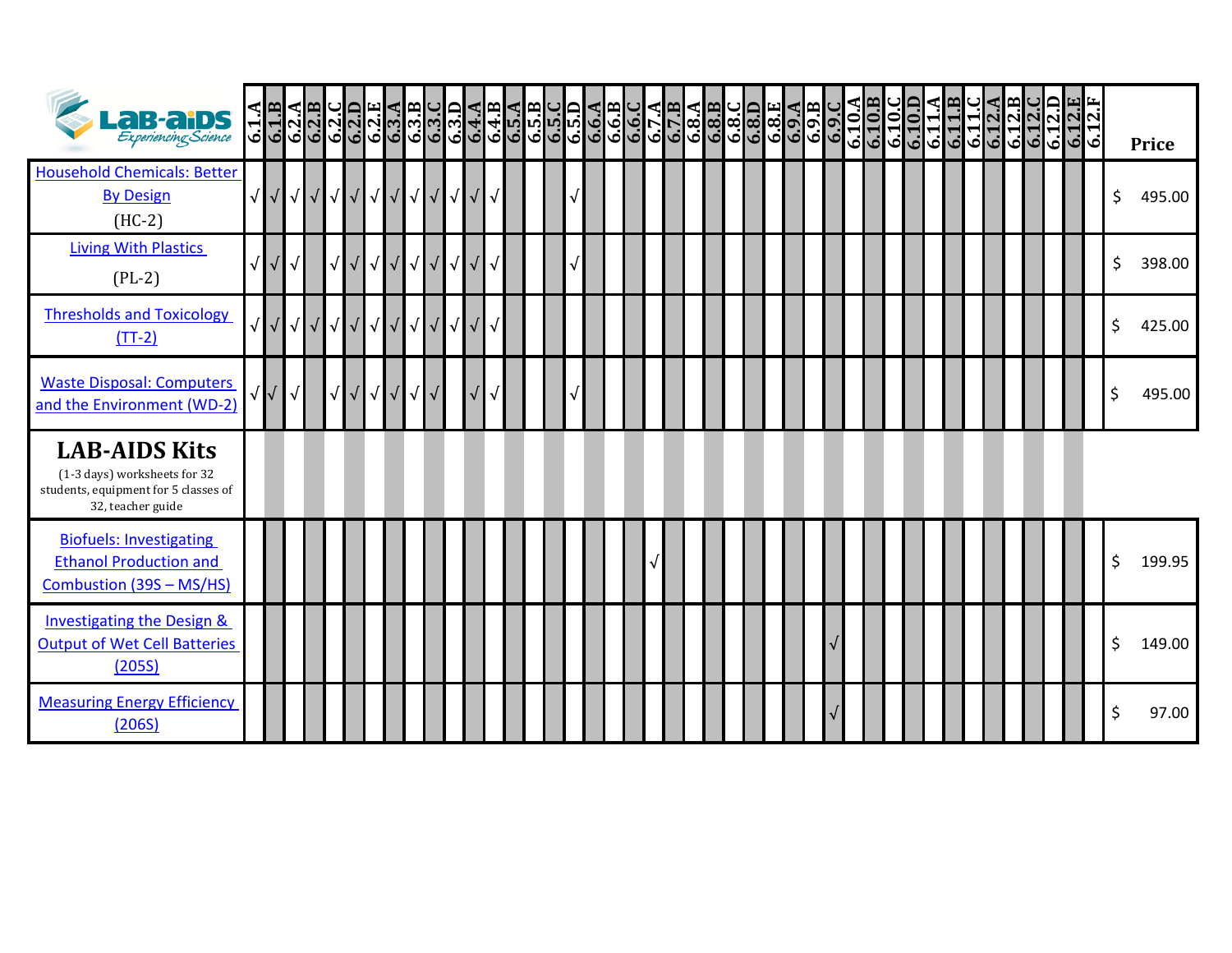| <b>LaB-aiDS</b>                                                                        | $\frac{6.1 \text{ A}}{6.1 \text{ B}}$ | $\frac{6.2 \text{ A}}{6.2 \text{ B}}$ |  |  |  |  |           |  |  |  |  |  |  |  | $\frac{6.10 \text{ A}}{6.10 \text{ B}}$ | $\frac{6.10}{6.10}$ |  | 6.11.4<br>6.11.6.12.8<br>6.11.2.8<br>6.12.0 |  | $\frac{6.12 \text{ D}}{6.12 \text{ E}}$ | 6.12.F | <b>Price</b> |
|----------------------------------------------------------------------------------------|---------------------------------------|---------------------------------------|--|--|--|--|-----------|--|--|--|--|--|--|--|-----------------------------------------|---------------------|--|---------------------------------------------|--|-----------------------------------------|--------|--------------|
| <b>Converting Gravitational</b><br><b>Potential Energy to Kinetic</b><br>Energy (207S) |                                       |                                       |  |  |  |  |           |  |  |  |  |  |  |  |                                         |                     |  |                                             |  |                                         |        | \$<br>87.00  |
| <b>Make-A-Gas Carbon Dioxide</b><br><b>Gas Study</b><br>$(12-03)$                      |                                       |                                       |  |  |  |  |           |  |  |  |  |  |  |  |                                         |                     |  |                                             |  |                                         |        | \$<br>236.50 |
| Make-A-Gas Oxygen Gas<br><b>Study</b><br>$(12-01)$                                     |                                       |                                       |  |  |  |  |           |  |  |  |  |  |  |  |                                         |                     |  |                                             |  |                                         |        | \$<br>236.50 |
| Make-A-Gas Hydrogen Gas<br><b>Study</b><br>$(12-02)$                                   |                                       |                                       |  |  |  |  |           |  |  |  |  |  |  |  |                                         |                     |  |                                             |  |                                         |        | \$<br>236.50 |
| <b>Elements and the Periodic</b><br><b>Table (#109S)</b>                               |                                       |                                       |  |  |  |  | $\sqrt{}$ |  |  |  |  |  |  |  |                                         |                     |  |                                             |  |                                         |        | \$<br>62.95  |
| <b>Identification of Chemical</b><br>Reactions (#84)                                   |                                       |                                       |  |  |  |  |           |  |  |  |  |  |  |  |                                         |                     |  |                                             |  |                                         |        | \$<br>98.50  |
| <b>Investigating the Chemistry of</b><br><b>Corrosion</b><br>(#86S)                    |                                       |                                       |  |  |  |  |           |  |  |  |  |  |  |  |                                         |                     |  |                                             |  |                                         |        | \$<br>104.00 |
| <b>Density: Layers of Liquid</b><br>(H114)                                             |                                       |                                       |  |  |  |  |           |  |  |  |  |  |  |  |                                         |                     |  |                                             |  |                                         |        | \$<br>93.50  |
| <b>Individual Elementary</b><br><b>Molecular Model Set</b><br>$(124-1)$                |                                       |                                       |  |  |  |  |           |  |  |  |  |  |  |  |                                         |                     |  |                                             |  |                                         |        | \$<br>22.50  |
| <b>Molecular Model</b><br>(H130)                                                       |                                       |                                       |  |  |  |  |           |  |  |  |  |  |  |  |                                         |                     |  |                                             |  |                                         |        | \$<br>76.95  |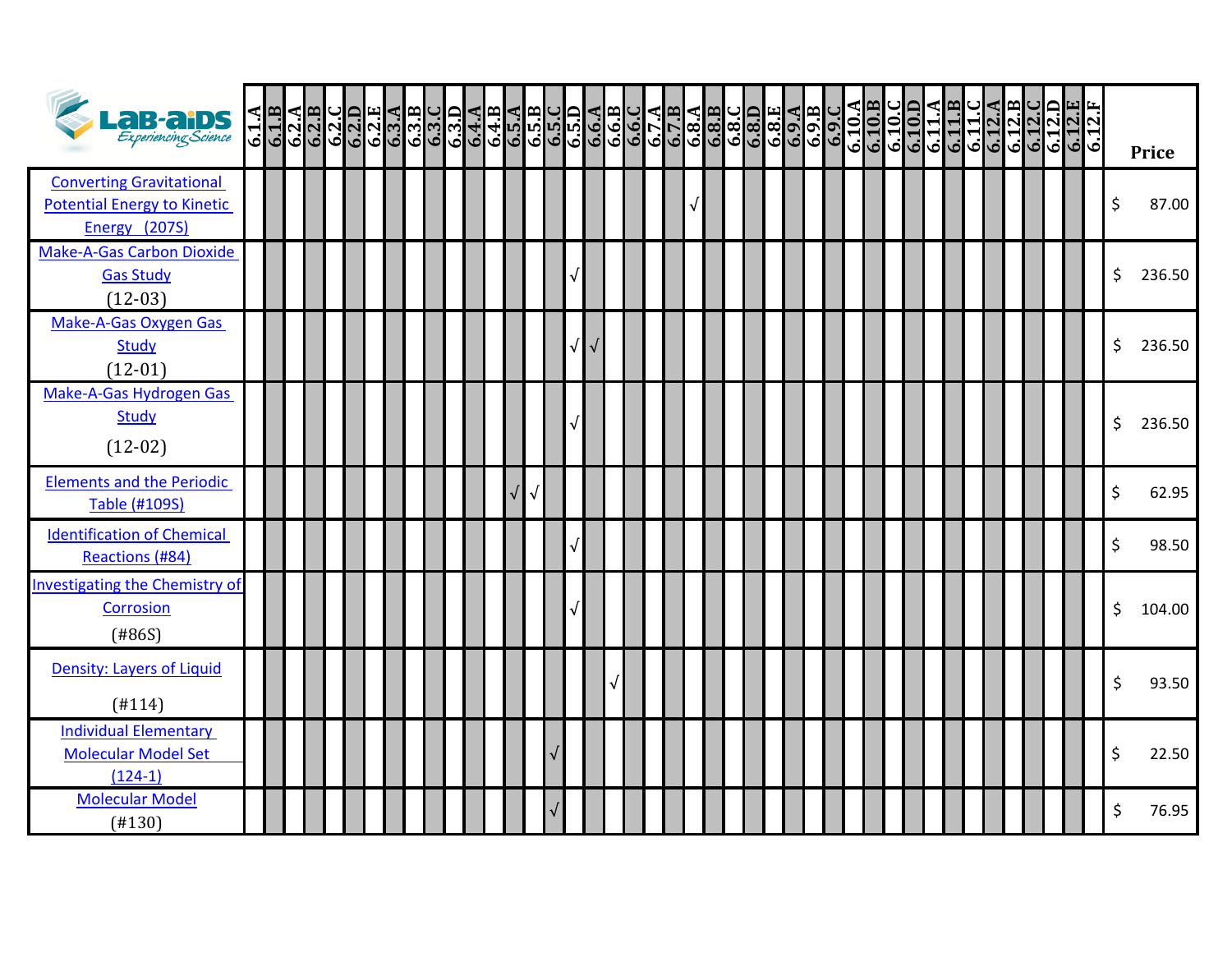| <b>La B-al DS</b><br>Experiencing Science                                                      | $\frac{6.1.8}{6.1.8}$ | $\frac{6.2 \text{ A}}{6.2 \text{ B}}$ | ပြုဝြမျှ<br>လူလူလူမှုပွဲလူပါ<br>ပြုပြုပြုပြုပါတယ် |  |  |  |  |  |  |  |  |  |  | 6.10.B<br>6.10. | $\frac{6.10}{6.101}$ | $\frac{6.11.1}{6.11.1}$ | $\frac{6.11.C}{6.12.A}$ | $6.12.B$<br>$6.12.C$ | $\frac{6.12 \text{ D}}{6.12 \text{ E}}$ | 6.12.1 |    | <b>Price</b> |
|------------------------------------------------------------------------------------------------|-----------------------|---------------------------------------|---------------------------------------------------|--|--|--|--|--|--|--|--|--|--|-----------------|----------------------|-------------------------|-------------------------|----------------------|-----------------------------------------|--------|----|--------------|
| <b>Investigating the Design &amp;</b><br><b>Output of Wet Cell Batteries</b><br>(H205S)        |                       |                                       |                                                   |  |  |  |  |  |  |  |  |  |  |                 |                      |                         |                         |                      |                                         |        | \$ | 149.00       |
| <b>Measuring Energy Efficiency</b><br>(#206S)                                                  |                       |                                       |                                                   |  |  |  |  |  |  |  |  |  |  |                 |                      |                         |                         |                      |                                         |        | Ś  | 97.00        |
| <b>Converting Gravitational</b><br><b>Potential Energy to Kinetic</b><br><b>Energy (#207S)</b> |                       |                                       |                                                   |  |  |  |  |  |  |  |  |  |  |                 |                      |                         |                         |                      |                                         |        |    | 87.00        |
| <b>Energy Transfer: Motion of a</b><br>Pendulum<br>(H212)                                      |                       |                                       |                                                   |  |  |  |  |  |  |  |  |  |  |                 |                      |                         |                         |                      |                                         |        | Ś  | 134.00       |
| <b>Energy Transfer:</b><br>Motors, Generators, and<br><b>Sources of Electricity (#213)</b>     |                       |                                       |                                                   |  |  |  |  |  |  |  |  |  |  |                 |                      |                         |                         |                      |                                         |        | Ś. | 166.50       |
| <b>Simple Machines - Station</b><br>Approach (#214)                                            |                       |                                       |                                                   |  |  |  |  |  |  |  |  |  |  |                 |                      |                         |                         |                      |                                         |        | \$ | 60.50        |
| <b>Investigating Photovoltaic</b><br><b>Cells (#220S)</b>                                      |                       |                                       |                                                   |  |  |  |  |  |  |  |  |  |  |                 |                      |                         |                         |                      |                                         |        | \$ | 142.00       |
| <b>Introduction to Conductivity</b><br>(H309)                                                  |                       |                                       |                                                   |  |  |  |  |  |  |  |  |  |  |                 |                      |                         |                         |                      |                                         |        | Ś  | 117.95       |
| <b>Classifying Sedimentary,</b><br>Igneous, & Metamorphic<br><b>Rocks (403S)</b>               |                       |                                       |                                                   |  |  |  |  |  |  |  |  |  |  |                 |                      |                         |                         |                      |                                         |        |    | 99.50        |